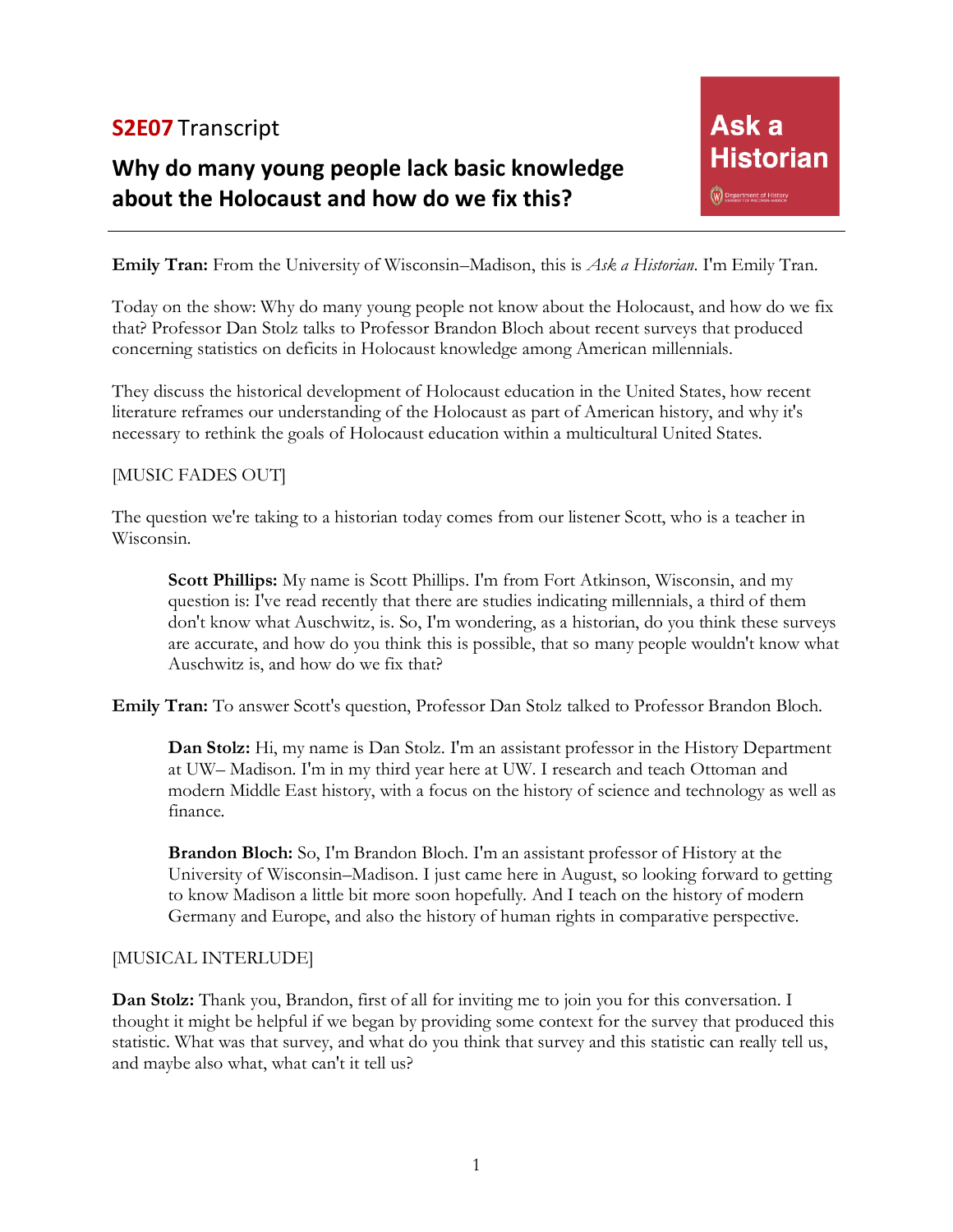**Brandon Bloch:** Sure. Well, thank you so much, Dan, for agreeing to record this interview with me, and thanks to Scott for posing this really important question.

So, over the past three years, there have been two surveys on Holocaust knowledge and awareness among U.S. millennials conducted by the Conference on Jewish Material Claims Against Germany. This is an organization that was founded in the early 1950s to negotiate with the German government on behalf of Holocaust survivors for reparations and property restitutions.

In 2018, some of our listeners may be more familiar with this, they did a survey that was widely publicized was written up in both the *Washington Post* and the *New York Times*. It surveyed 1,350 American adults and found that millennials—in that case defined as people born between 1984 and 2000—have significantly less knowledge of the Holocaust than older generations. For instance, in that first survey, 11% of adults overall but 22% of millennials had never heard of the Holocaust, or we're not sure whether they had heard of it.

More recently in 2020, the Conference on Jewish Material Claims Against Germany conducted a more extensive survey, this time only with millennials and Gen Z, defined as people born between 1981 and 2002. The survey was conducted with demographically representative samples of millennials across all 50 states about overall Holocaust awareness and they produce some truly stunning results.

So, 56% of millennials in the survey were not able to identify Auschwitz, which was the largest and deadliest of the Nazi camps during World War II, responsible for the murder of over one million Jews. 63% of those surveyed did not know that six million Jews were murdered. 36% believed that two million Jews or fewer were murdered. And perhaps the most disturbing result of the survey was that 11% of those surveyed believed that the Jews themselves were responsible for the Holocaust.

I think these are certainly our results to be concerned about. I would absolutely agree with, with Scott there. I think certainly the fact that millennials know significantly less about the Holocaust than older generations is quite significant and tells us something, perhaps, about the trajectories of public and private memory of the Holocaust in the United States.

Interestingly, millennials—and I belong to this generation as well—sort of grew up amidst this kind of boom in Holocaust memory in the United States in the 1990s, if you think about things like *Schindler's List*, made in 1994, the growth of Holocaust education programs in the 1990s. And yet, despite this increased attention to the Holocaust within public memory culture, within public education, nevertheless that's not translating in terms of actual historical knowledge. So, I think this suggests a cause of concern that there's certainly a deficit of Holocaust knowledge.

I would also add, though, that we might want to contextualize this as well—and then maybe this is something we can talk about. Are we talking about here a deficit of Holocaust knowledge in particular, or perhaps more broadly a deficit in historical education among millennials in particular surrounding very challenging topics like genocide?

**Dan Stolz:** That's a really interesting question. I think it raises the point that, taken by itself, the survey doesn't necessarily tell us that knowledge of the Holocaust is declining or has declined relative to other kinds of historical knowledge, right? It may in fact be a symptom of a broader decline, right, in, in history education and historical awareness.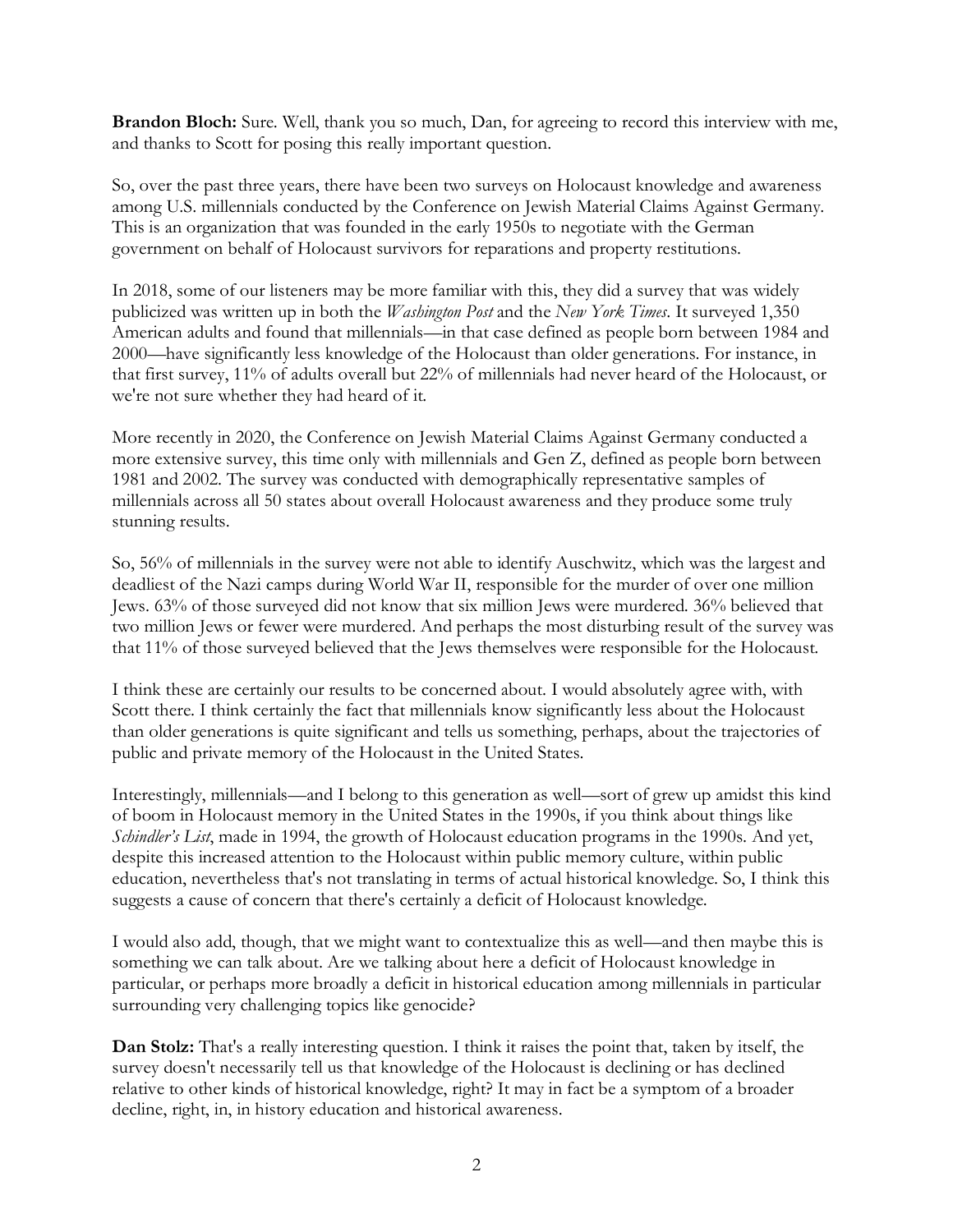So, maybe in connection with that, it would be helpful, Brandon, if you could speak a bit more about the trajectory of Holocaust education in the United States. At what point in time did it become expected that people would learn about the Holocaust, say, in a public educational setting, that Auschwitz took on this iconic status in American culture as a kind of almost, we could say, a metonym for evil, and, and for what reasons was Holocaust education first broadly taught in American schools?

**Brandon Bloch:** I think the answer is a little bit counterintuitive, right? One might think that Holocaust education, Holocaust memory would go all the way back to the end of the Second World War. In fact, it's a much more complex and, in some extent, much more recent story.

I think certainly within American Jewish spaces in the decades after World War II, there already was a significant degree of Holocaust memory. Yizkor books or memorial books, for instance, that commemorated specific communities of Eastern European Jews that were destroyed in the Holocaust, were produced by American Jewish communities as well as in Israel already beginning in the mid 1940s. I mean, certainly within the context of synagogues or Jewish educational institutions or Jewish summer camps, there was an effort to make the postwar generation aware of what happened in Europe already in the 1950s and 1960s.

So, Holocaust education begins quite early after the war specifically within Jewish spaces but only much later as a phenomenon within American culture and education more broadly. I think it begins, sort of, in the late 1970s and continuing on into the 1980s, there's a number of important milestones that I think, sort of, historically would be significant to mention.

So, in 1978 on the 30th anniversary of the foundation of the State of Israel, President Carter formed the President's Commission on the Holocaust, chaired by the Holocaust survivor Elie Wiesel, which first made plans for the creation of a United States Holocaust Museum on the National Mall, for which construction began in the late 1980s and it was dedicated in 1993.

This also corresponds to a famous, at the time widely viewed, TV series called *Holocaust* produced by NBC in 1979 which told the intertwined stories of a fictional family that had been victimized by the Holocaust, as well as the story of a perpetrator.

And so, these combined to bring wider attention to the Holocaust and by the 1980s the first states have begun to require Holocaust education as a mandatory element within middle and high school history education. So, California was the first state to introduce genocide education as a mandatory subject in 1985, and then Illinois first introduced Holocaust education specifically in 1989, which in part was a response to the rise of Neo-Nazis. There was a famous march by Neo-Nazis in the town of Skokie, Illinois, which had a high proportion of Holocaust survivors in the late 1970s, and then this push within the Illinois legislature.

And then in the 1990s really, you see this further expanding with *Schindler's List*, with new efforts of which Steven Spielberg, the director, was a part to interview survivors and record their testimonies.

And today we have, I believe, 17 states according to the U.S. Holocaust Museum, that require Holocaust education. So, this is actually still hardly universal. Only 17 of the 50 states require it. But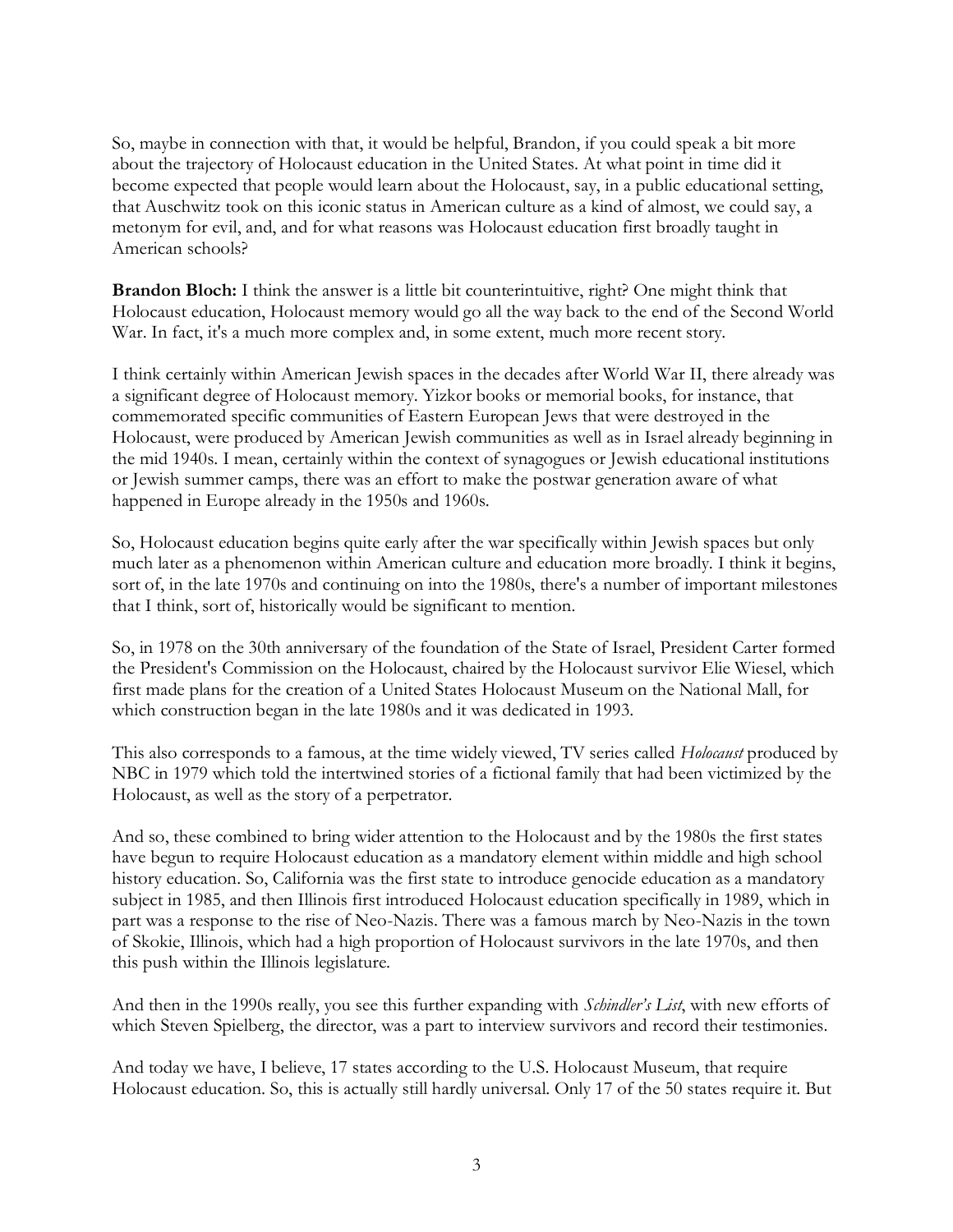it's really a more, I think, recent phenomenon of the 1980s and 1990s where the Holocaust really takes on this more iconic status within public memory.

**Dan Stolz:** You know, it strikes me, a couple of things, Brandon. First of all, as we're recording this conversation here in Madison, I believe the state legislature is currently considering legislation to require a new Holocaust education mandate in the schools here. So, it's certainly a very current topic for us.

But the more I hear you go into this history, Brandon, the more it seems to me that we have a bit of a puzzle here, which is that it seems like, based on everything you've said, that the generation which grew up since the late 1980s should in some respects— we should expect them to be the *most* educated, and the *most* aware of, of Holocaust history, both in terms of the, the number of states that have put it in their curricula and in terms of elements of popular culture like, like films of Steven Spielberg.

So, it does seem like there's a bit of a puzzle to explain there. And so, maybe we can return to this question in a little more detail of how you think what's happened to Holocaust education, and we could say Holocaust awareness more broadly, relates to broader trends and deficits in history education more generally.

**Brandon Bloch:** Yeah, I mean, I think this is an important question. And again, unfortunately, based on the survey results themselves, right, it's difficult to establish with any kind of precision the reasons why these deficits are there, why this new expectation of Holocaust education has not led to greater awareness.

But I think there's a few different factors one could point to, right? So, in terms of Holocaust education specifically, I think there very well could be a gap between kind of what's expected by state legislatures on the one hand, versus what's being actually done in classrooms on the other. It may very well be that even though there are these kind of broad mandates from states to include Holocaust education within the curriculum, that doesn't necessarily mean that history teachers feel well-equipped or well-prepared to undertake that and to teach. You know, they might feel that they personally lack a sufficient degree of, sort of, knowledge and education on the subject.

Of course, it's a very heavy subject and, you know, difficult certainly to introduce to K-12 students. So, simply the presence of these, sort of, laws on the books, right, we can't necessarily assume that that's going to necessarily translate into an effective presentation in the classroom.

Certainly the U.S. Holocaust Memorial Museum which I mentioned—again, is dedicated in 1993, really the major institution of the United States for Holocaust memory—does have programs for teacher education, working with secondary school teachers throughout the country to actually equip them to implement these standards. And actually just recently, the U.S. House and Senate in 2020 passed a bill allocating \$10 million in funding to the Holocaust Museum over the next five years in order to provide more training to secondary school teachers on Holocaust education, as well as digital resources for Holocaust pedagogy.

So, I agree there's certainly a kind of discrepancy between the kind of legal ideal and the, and the actual practice.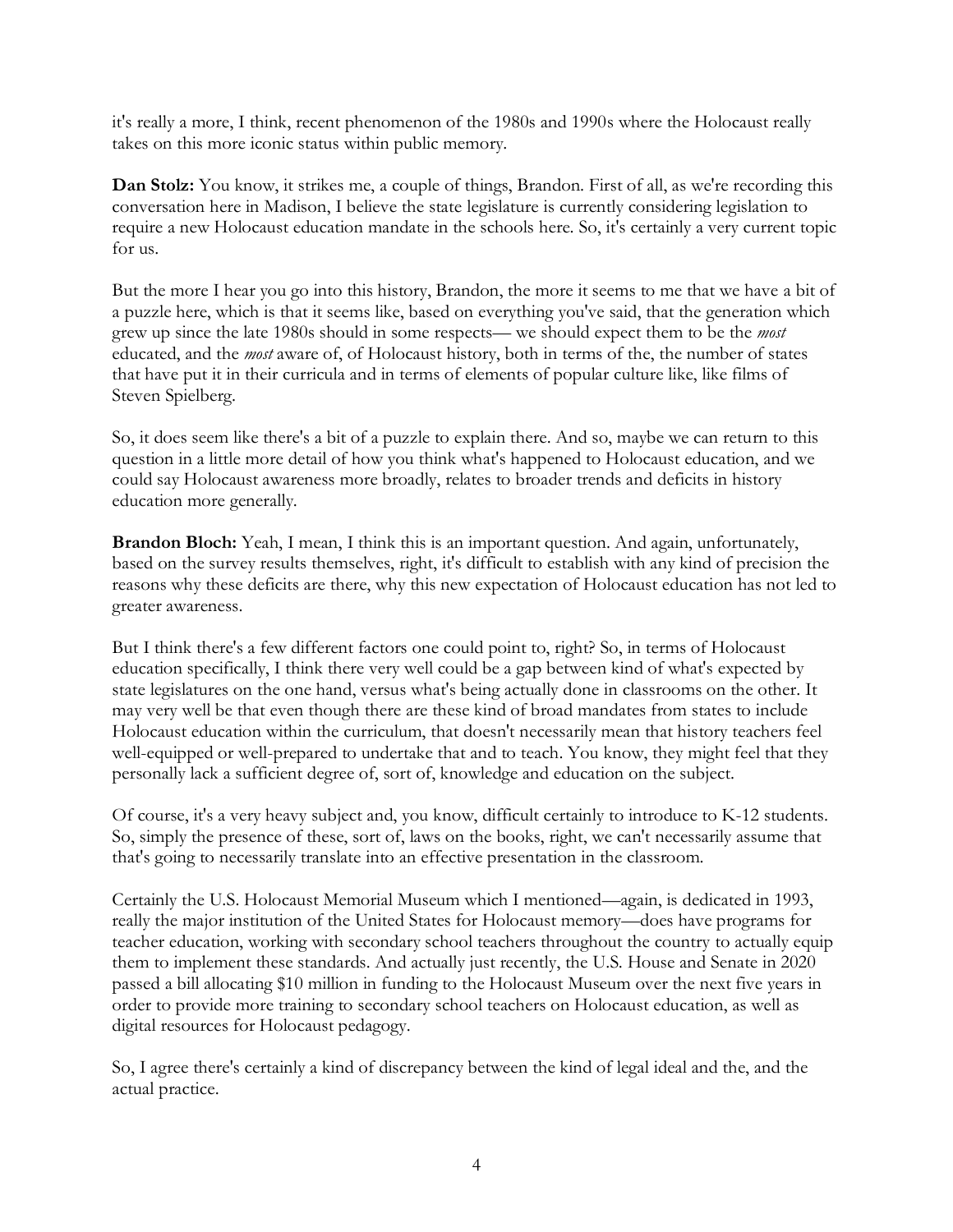And then in terms of broader trends in historical education, I mean, I think this is a great question because, you know, it really goes to, to some extent what, you know, statisticians would kind of see as, you know, the control for the survey or something like that, right? We have this, sort of, survey that only deals with this particular variable of Holocaust awareness, but without comparing it to historical awareness of other topics, it's difficult to kind of measure what this is really telling us.

Certainly, we've seen, you know, over the past decade since I was a student in the schools and even more so, right, a sort of push for more, kind of, test-driven education. And of course, the state testing standards in K-12 tend to be focused around, sort of, mathematics or language arts. You know, the SATs or other college admissions exams tests math and English writing skills but not history. So, history tends, I think, to maybe left a bit too much on the back burner in, kind of, testfocused curriculums. And this certainly could be— I mean, again, we don't have a way of establishing a direct correlation, but I think that could be, could be one thing that's also suggested by the surveys.

**Dan Stolz:** You know, you raised the issue of standardized testing, which of course always raises the issue of what we think it's important for people to know, right, and then what people are expected to know and how they demonstrate knowledge.

The survey itself, the Claims Conference survey, they asked specific questions, right, to try to measure Holocaust knowledge. So, "Do you know what Auschwitz is?" right, "How many people were killed in the Holocaust?"

I wondering, Brandon, for you as a historian, what do you think is important for people to understand about the Holocaust? What is the importance of knowing the significance of a specific concentration camp like Auschwitz or of knowing the number six million, or other, you know, specific things that you would look for?

**Brandon Bloch:** Right, that's an excellent question. You know, what's the significance of these particular measurements the survey has created for, for Holocaust awareness?

I mean, I think certainly as a historian, as a history educator—and I think you would agree with this as well—that we always want to push our students toward more, kind of, conceptual or interpretive or connective thinking rather than reducing history to this kind of collection of names and dates and facts, right? I think that sometimes, you know, students have the impression that history is a kind of boring subject because it's all about kind of memorizing these specific details and then regurgitating them on the test. And I think, as, as history educators we always want to push back about that stereotype of history as this kind of subject of, you know, just one thing after another that has to be memorized.

Having said that, having done a bit more research on this topic in preparation for this interview, I would argue that some specific knowledge—for instance, the statistics, the, the fact that approximately six million Jews were killed in the Holocaust—is important to know in particular due to the rise of Holocaust denialism both in the U.S. as well as in Europe and elsewhere around the world, claims that can be spread on social media on as well.

One of the key claims of Holocaust denial is, right, they don't necessarily deny that *any* Jews were killed in Europe during the Second World War; many will try to cast doubt on the, sort of, findings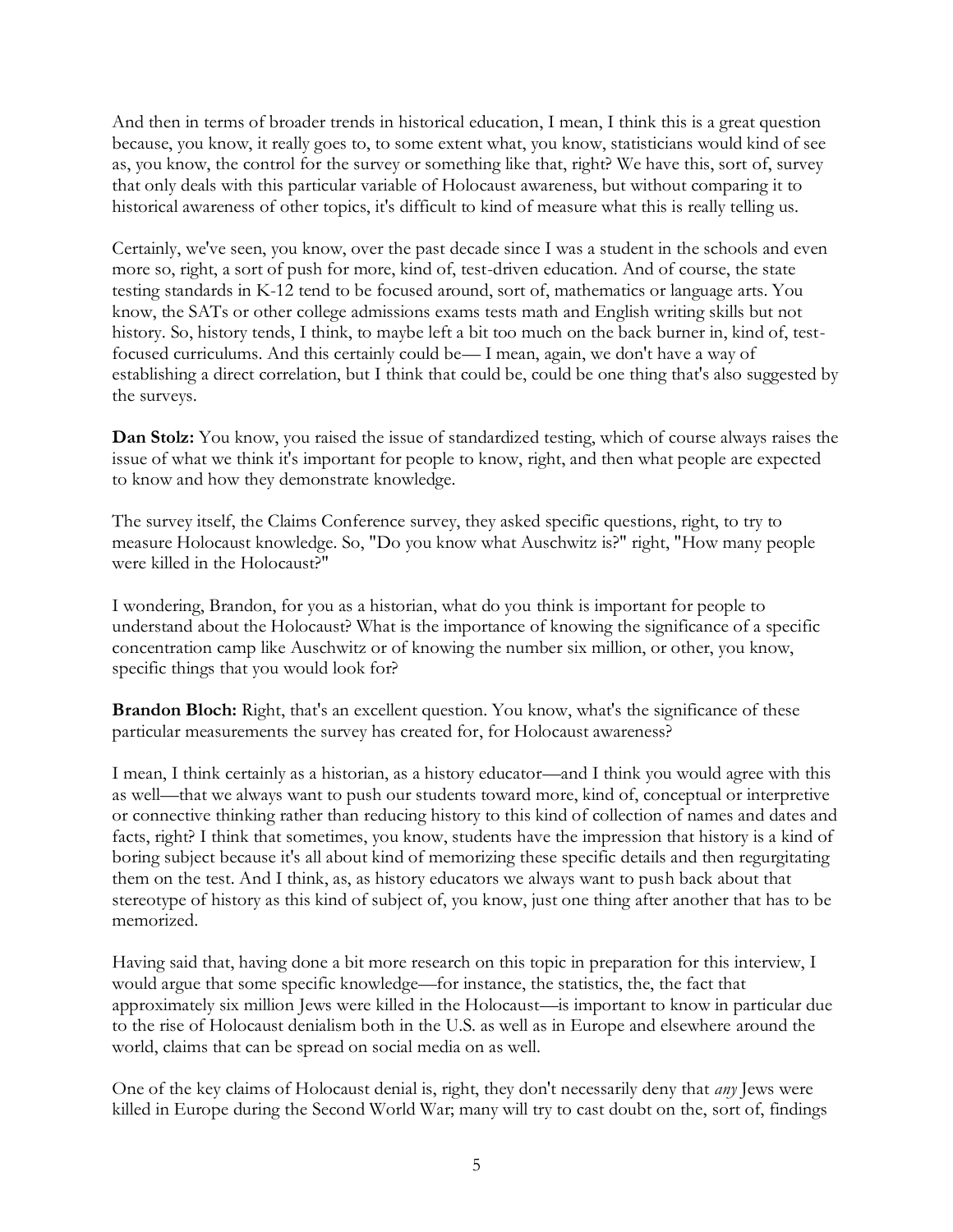of historical research, try to cast doubt on things like the fact that six million Jews were killed in the Holocaust. So, this, this fact that 41% of millennials in the 2018 survey believe that two million Jews or fewer were killed in the Holocaust, that's concerning because that might suggest the, sort of, presence of Holocaust denialism in our culture, right, which precisely trucks in these kinds of historical inaccuracies to cast doubt on the very historical fact of the genocide.

Similarly, being able to identify Auschwitz, the most significant concentration camp, right— The existence of Auschwitz, or the, the status of Auschwitz as this horrifically deadly killing center is something else that is cast into doubt by Holocaust deniers. So, I do think actually having this baseline factual knowledge is important.

But of course, I would also suggest, right, and I think you would agree, that in Holocaust education we want to go beyond just the facts, simply countering Holocaust denial and making, you know, Holocaust denialism the kind of benchmark by which we measure whether we're effective.

Instead, we want students to be able to think more conceptually about the causes of the Holocaust. And I think that, you know, at one level it sensitizes students to the worst that human beings are capable of, right, what can happen when a democracy falls apart, what can happen when norms of the rule of law fall apart, what can happen when the very basis of a state moves from protecting the individual rights and the well-being of its population—which we think of as the, kind of, bedrock foundation of political legitimacy—to having a state whose very core principle of existence is the destruction of part of its population. These are very important historical themes that I think it's worth delving into with students beyond simply knowing that six million Jews were killed, or being able to identify Auschwitz, though again, I think these are also important goals.

**Dan Stolz:** Which brings up also the question of, more broadly, the purposes of Holocaust education, doesn't it? So, if you would, could you talk a bit more about how different generations have actually understood the purpose of Holocaust education, how that's been construed differently over time, is it changing today, and do we need to, to rethink the purposes of Holocaust education in the current moment?

**Brandon Bloch:** So, I would say that, you know, certainly there are many different groups, right, sort of engaged with Holocaust education. The U.S. Holocaust Museum being among the most prominent; the Institute for Visual History and Education, formed by Steven Spielberg that collected video testimonies of survivors; [Facing] History and Ourselves, which is a really important program based in Brookline, Massachusetts, which develops curriculum for students. And, and, so these all have, kind of, different ideas of what the purposes are.

But I think one important strand within this, within the theme of the Holocaust education community, right, is that it's not simply about looking toward the past, learning about historical facts. But rather that Holocaust education can also be a form of civic education, right, that it's about learning democratic values, it's about learning the importance of human rights and what happens when human rights are not respected.

I think the concept of—now I'm drawing a bit on my own personal experience, sort of, in Holocaust education growing up both in Jewish settings and in public school settings—I think the concept of the bystander was really crucial through a lot of Holocaust education, right? Sort of sensitizing students to the fact that, when we look at the Holocaust, it's not simply this dichotomy of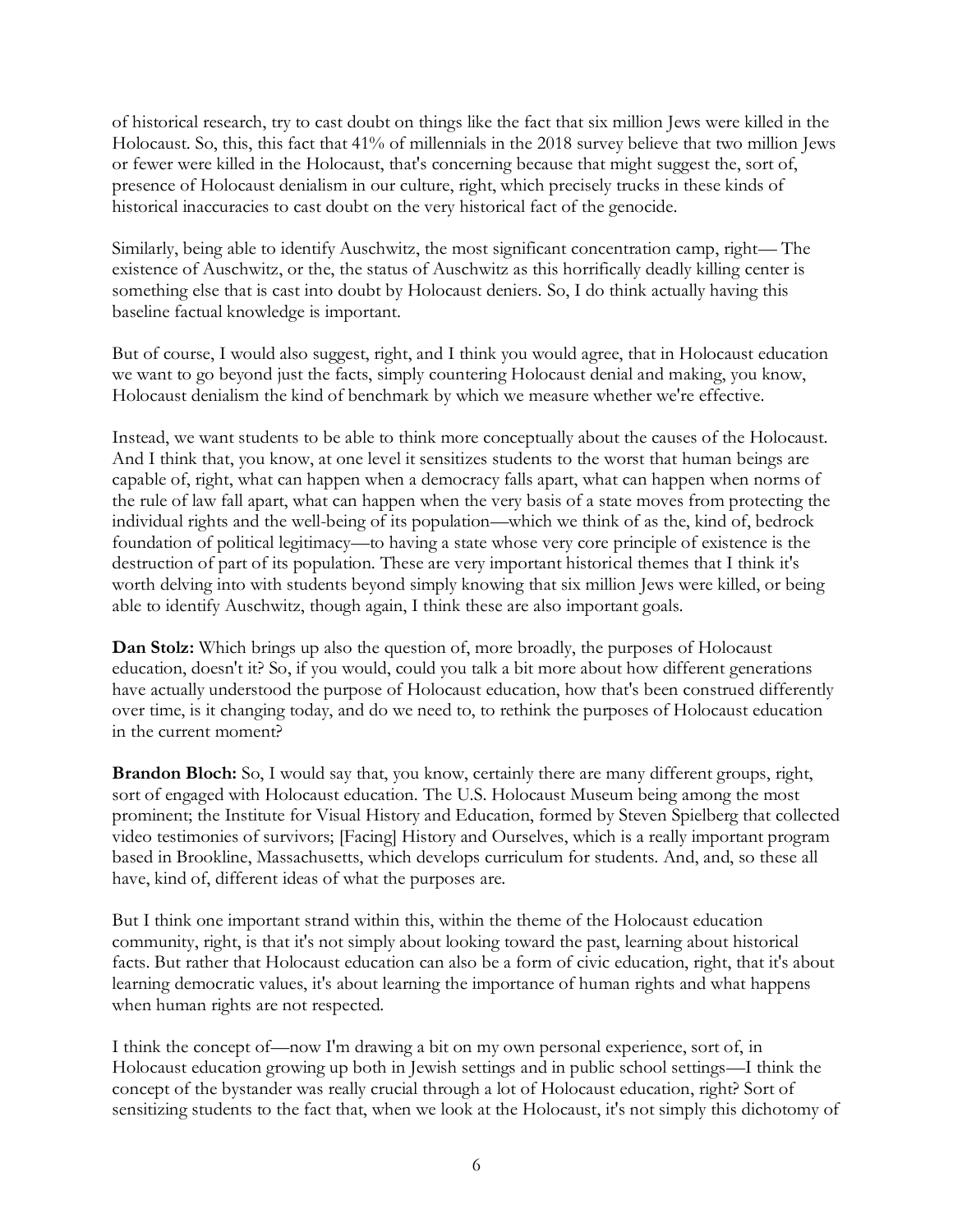perpetrators—people actually physically involved in the killing and planning the killing—and then victims. But we also have to pay attention to these wide swaths of German society of people who may not have been directly implicated, but nevertheless had knowledge of the Holocaust either through, through rumors that circulated, through knowledge from, from family members who *were* perpetrators, that didn't do anything to try to stand up for the victims. So, thinking about bystanders in countries occupied by, by Germany during the war.

And so, sensitizing students to the problem of the bystander, right, and that it's not simply enough *not* to engage in atrocities or just, you know, not enough *not* to commit, kind of, immoral acts against people, but that as human beings, right, we have the responsibility to stand up when we see some kind of moral or ethical or human rights violation being breached. And that as being the, kind of, lesson for our own world.

I think that was oftentimes a crucial element of Holocaust education as well as, sort of, educating toward, toward democracy and human rights. And I think that that set of values *does* still have a place in Holocaust education. Certainly, they powerfully speak to values that I think we all want to promote in our society today.

Having said that, I would argue that, you know, in the 21st century, right, rethinking what is the purpose of Holocaust education specifically within a multicultural United States that's engaged in ongoing, and recently intensifying debates about our own national past.

That Holocaust education can't become the *only* means of civic education in the United States, right, that we need to also think about how we're teaching the extraordinarily difficult aspects of the *American* past. How is slavery being taught in schools? How is Native American genocide being taught? And that, sort of, histories of race and genocide in relation to the United States may have a more direct bearing than the Holocaust on questions of, sort of, democracy and human rights in our own country, too.

I think when we're thinking about how to make Holocaust education relevant for our 21st century, multicultural context in the United States, we also have to think about how to integrate the Holocaust with themes that are challenging within our own national past in the United States, rather than seeing the Holocaust as somehow an American triumph, right, in some sense. You know, the United States won the war in Europe, you know, and helped to liberate the camps and therefore, the Holocaust in the U.S. can be taught as part of this heroic narrative, right, affirming American democratic values.

But I think the story is much more complex from an American point of view and it's important to bring those complexities to students.

**Dan Stolz:** I'm wondering if you could speak a bit more about that, actually. You know, when you mentioned slavery and the destruction of Native American peoples and communities, it reminds us, of course, that the Holocaust happened overseas, right? It didn't happen in the United States. But you're also reminding us that the Holocaust can still be understood very much as a part of American history.

So, I'm wondering, how has that changed over time and how is that maybe also changing today, right, the way in which we understand the Holocaust as a part of, of American history, specifically?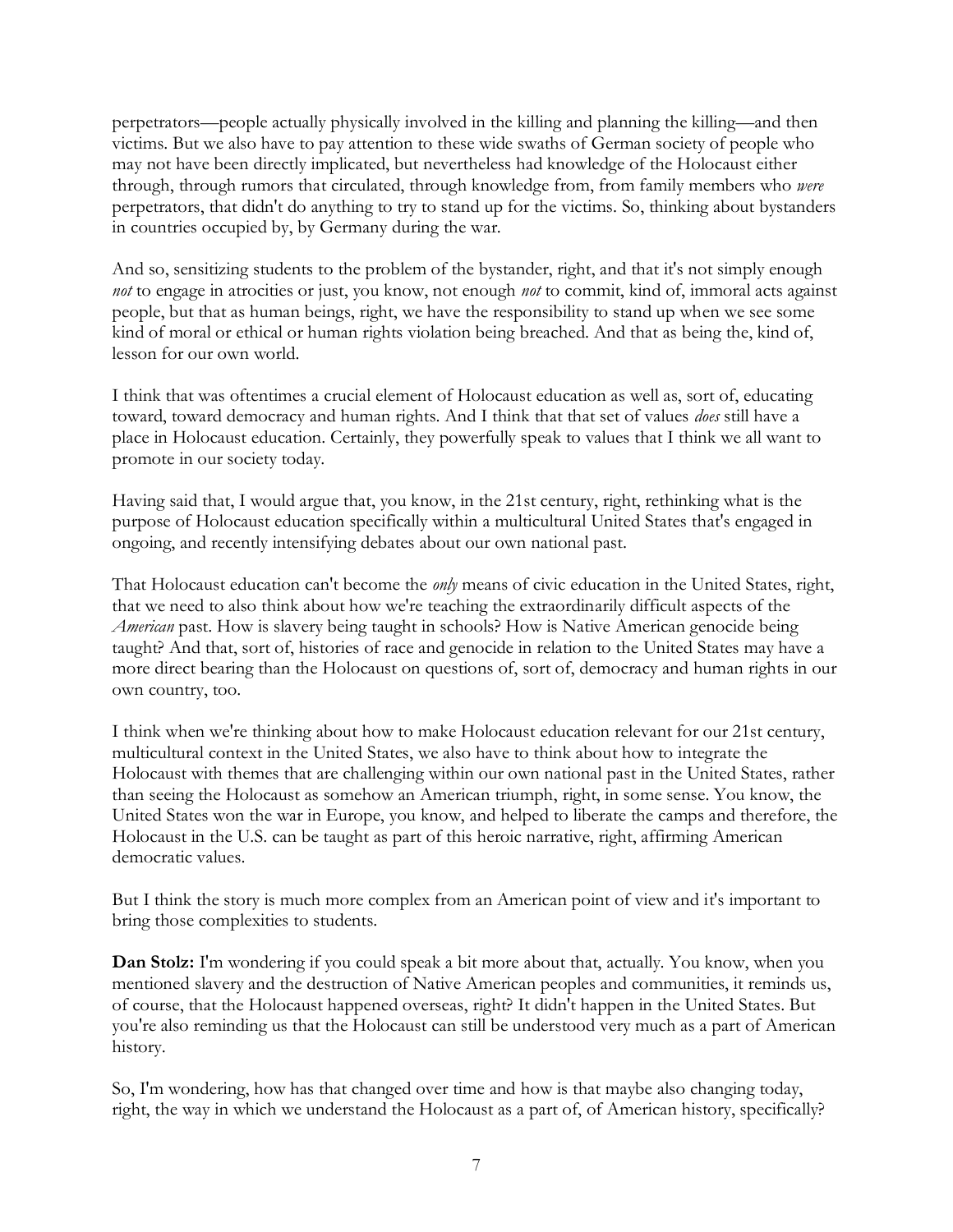**Brandon Bloch:** I think in the earlier postwar decades and probably also with, sort of, the institutionalization of Holocaust education in the 1980s and 1990s, sort of, in relation to this project of civic education of democratic education, the United States could be framed in this kind of heroic and liberatory role. And I think that that idea of seeing, you know, American democracy and, sort of, American human rights ideals as the antithesis of the Holocaust, that kind of [*indistinct*] story, I think, has been challenged in various ways by historical scholarship certainly over the past couple of decades in ways that I think could be integrated and be productive in in Holocaust education.

I would point to, kind of, two particular sets of challenges.

So, one is that a lot of recent scholarship on the Holocaust has focused much more on the eastern European side and the war between Germany and the Soviet Union, right, and pointed out that in fact it was not the United States that was primarily responsible for winning the war against Germany and liberating the camps, though of course American soldiers did liberate camps like Dachau in Germany. But rather, the Soviet Union bore the lion's share of the casualties in the fight against Nazi Germany and of course that was the, sort of, problematic narrative during the Cold War. That that's sort of come to the fore, I think, in some senses problematizes the idea that the United States can be seen as the primary or the most important sector of World War II.

There's been another really interesting strain of recent scholarship showing that the relationship between Nazi Germany and the United States was actually more complex than we may have thought because the Nazis themselves modeled some of their racial legislation—such as the Nuremberg Laws, right, which stripped Jews of their citizenship and prevented Jews from marrying or engaging in relationships with non-Jews and so called Aryans—some of those laws were, if not kind of directly modeled after, at least inspired by or participated in the same kind of thinking as so-called anti-miscegenation laws in the United States, Jim Crow era laws that promoted racial segregation or, again, prevented marriages and relationships between people of so-called different races in the United States.

And in some sense, Adolf Hitler and the Nazis saw the U.S. and the Jim Crow system as a kind of model for the racial state that they aimed to establish in, in Germany. Again, there's important differences. We don't want to, sort of, overdraw the comparison, right? Jim Crow was not necessarily a genocidal system or, sort of, bent on the complete destruction of one population like the Nazi system that actually was. But nevertheless, there are, there are connections in terms of racial ideas between, between the two regimes and both participate in this wider proliferation of racial thinking and white supremacy both across Europe and in the United States in the late 19th and early 20th century.

So, I think that framing the Holocaust in that context, right, absolutely implicates Americans in ways that, you know, simply talking about the United States victory in the Second World War does not.

And I think again, sort of, thinking about the world that Holocaust education *could* play in a multicultural United States in the 21st century, the Holocaust can become a vehicle for thinking about the power, the genocidal power of racism and racial thinking in ways that are not at all distant from our own national past and present in the United States.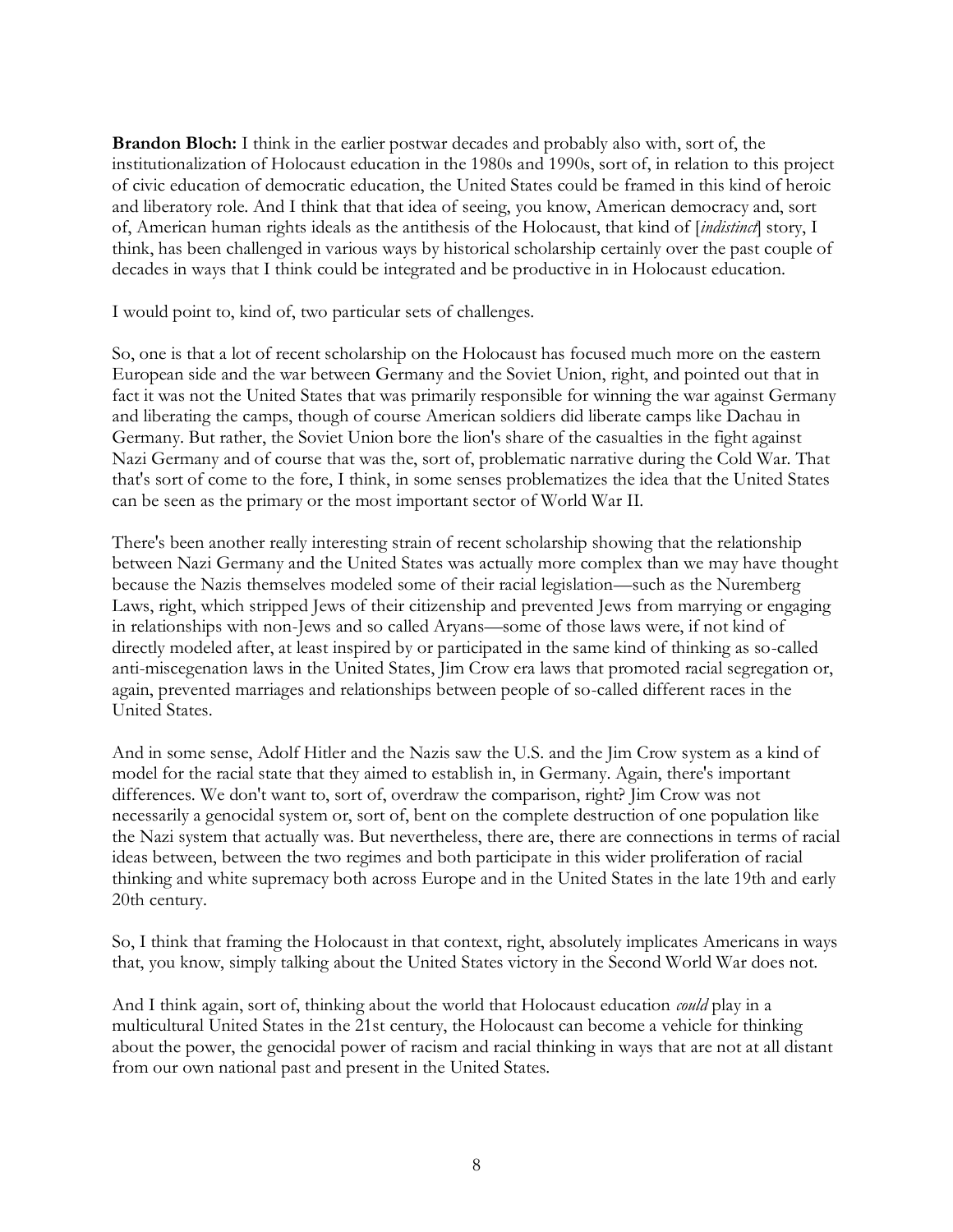**Dan Stolz:** You touched on the history of white supremacy in the United States, and I wanted to circle back to a point you made earlier about the fact that we're seeing this decline in Holocaust knowledge at the same time as we're seeing today rising denialism, Holocaust denialism, and more broadly antisemitism in American society.

And I have to ask you in connection with that: what was your reaction to seeing the infamous Camp Auschwitz sweater at the Capitol riot in January?

**Brandon Bloch:** Yeah, that's such an important question. I mean, so honestly, I was a bit shocked and perhaps maybe more than I should have been, and perhaps that just shows that, you know, I've been fortunate enough to be kind of insulated from, you know, a lot of kind of direct antisemitism in my own personal experience.

Having said that though, going back and looking at this survey from 2020 by the Claims Conference and circling back to the initial question, I think we really *shouldn't* be surprised about the role of antisemitism and Holocaust denialism in the Capitol riots. One of the findings, in fact, of that that survey was that 39% of millennials reported seeing Holocaust denial or distortion posted on social media, while 30% had seen Nazi symbols on their social media platforms or in the community. So, in fact, these, these kinds of symbols are very widespread.

You know, I think one could also point back to the Charlottesville riots in 2017, right, where the, the rioters were shouting, "The Jews shall not replace us." It shows how racism and xenophobia in United States is very tied up with antisemitism and with, with Neo-Nazism and with Holocaust denialism.

And I think this is really a wake-up call and I think, you know, one could argue that on both the left and the right in contemporary culture, to some extent these issues have not been dealt with as much as they could be.

Of course, many on the right sort of see antisemitism in contemporary life, and narrowly—in contemporary American life in any case—primarily as the phenomenon of, sort of, critiques of the State of Israel, right? So, you know, many on the right will say really that the main source of antisemitism is kind of the left and critiques of policies promoted by, by the State of Israel, without acknowledging the real problem of Neo-Nazism and white supremacy as a very strong embedded element in far-right politics in the United States.

On the other hand, on the left, I think, you know, antisemitism has not gotten the same kind of recent attention as racism or, or other kinds of xenophobia have in the United States, certainly for, for appropriate reasons. I would certainly not claim that antisemitism or Neo-Nazism is as serious a threat today as anti-Black racism in the United States.

But I think we do see in recent events how intertwined these hatreds are, right? Thinking back, you know, again to the Charlottesville riots from 2017 to the Tree of Life shooting in Pittsburgh the following year, or to the Camp Auschwitz sweatshirt. So, I think these are signs of a very disturbing trend that really lead us to what rethink the problem of Holocaust denialism and Neo-Nazism and perhaps it's much more widespread than many would like to believe.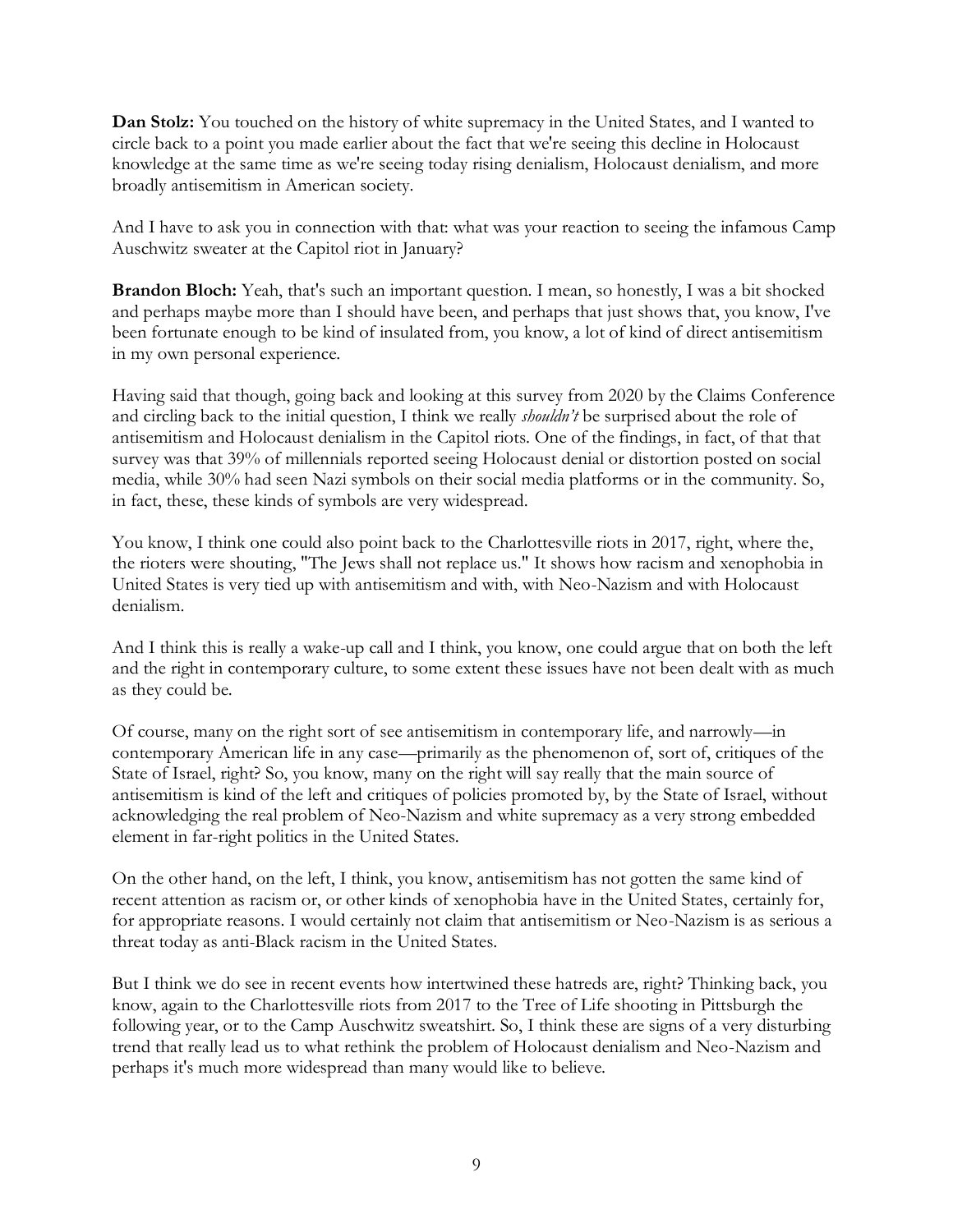**Dan Stolz:** Brandon, I want to make sure that before we wrap up, we touch on the part of this question that Scott submitted. He asked, "How do we fix this?" I'm curious to know if you have ideas on that part of the question.

And in particular, it strikes me that, you know, we're talking here primarily, really, about the way that history is taught in the United States. You're also someone who works, you know, very centrally on German history and European history. So, if you have any thoughts on how the model of teaching Holocaust history in Europe and particularly in Germany might bear on this question, that that might be a place to start

**Brandon Bloch:** So, I think there's sometimes misunderstandings, right, in the U.S. about Germany's culture of Holocaust memory, right? We oftentimes, you know, we see Germany—and to some extent, rightly so—as a very, sort of, successful case of having confronted this horrifying past of, of Nazisism and sort of established a stable democracy and we see, you know, let's say the Holocaust memorial in the center of Berlin as a kind of symbol of Germany having recognized its past. I think that that's true, I mean the, the Germans deserve to be commended and in certain ways certainly have engaged much more seriously with their past than many other countries in Europe have engaged with their past either during Nazism or with colonialism.

Having said that, there are also limits to the German model as well. I mean, today, the third largest party in the German parliament is the so-called, is the far-right Alternative for Germany, which itself has elements within it that have denied and minimized the Holocaust.

And in Germany, also, I think that Holocaust education is not as extensive as perhaps it should be. I mean, I taught, I was an English teaching assistant at a public high school in Germany for a year from 2011 to 2012, and there I was quite surprised that, even more so than in the United States, really, history is kind of de-emphasized as a subject there. History is only taught for two class periods per week and then only up until the tenth grade, right? So, the Holocaust education will be a part of that, but I think history is not as prominent a subject as it should be.

But again, the memorial culture, I think, is important. There are many teachers in Germany who do make a great effort in this area, and in [taking] their students to Holocaust memorials.

So, in terms of adopting the, kind of, best aspects of the German model, right, I think certainly expanding the role of Holocaust education in schools in the U.S. I mean, I would certainly favor initiatives toward making the Holocaust a mandatory subject in middle and high school education in all 50 states.

In Wisconsin there's now a Holocaust education bill before the state legislature that would make Holocaust education mandatory in Wisconsin. I think the new initiative in the U.S. Congress, providing \$10 million of funding for the Holocaust Museum to support its teacher training programs is an important one.

But again, I would suggest that beyond providing more funding and more, kind of, legal mandates to Holocaust be engaged with in public schools, we also have to think about—as I, sort of, suggested earlier—how can we rethink the goals and purposes of Holocaust education within a multicultural U.S., right?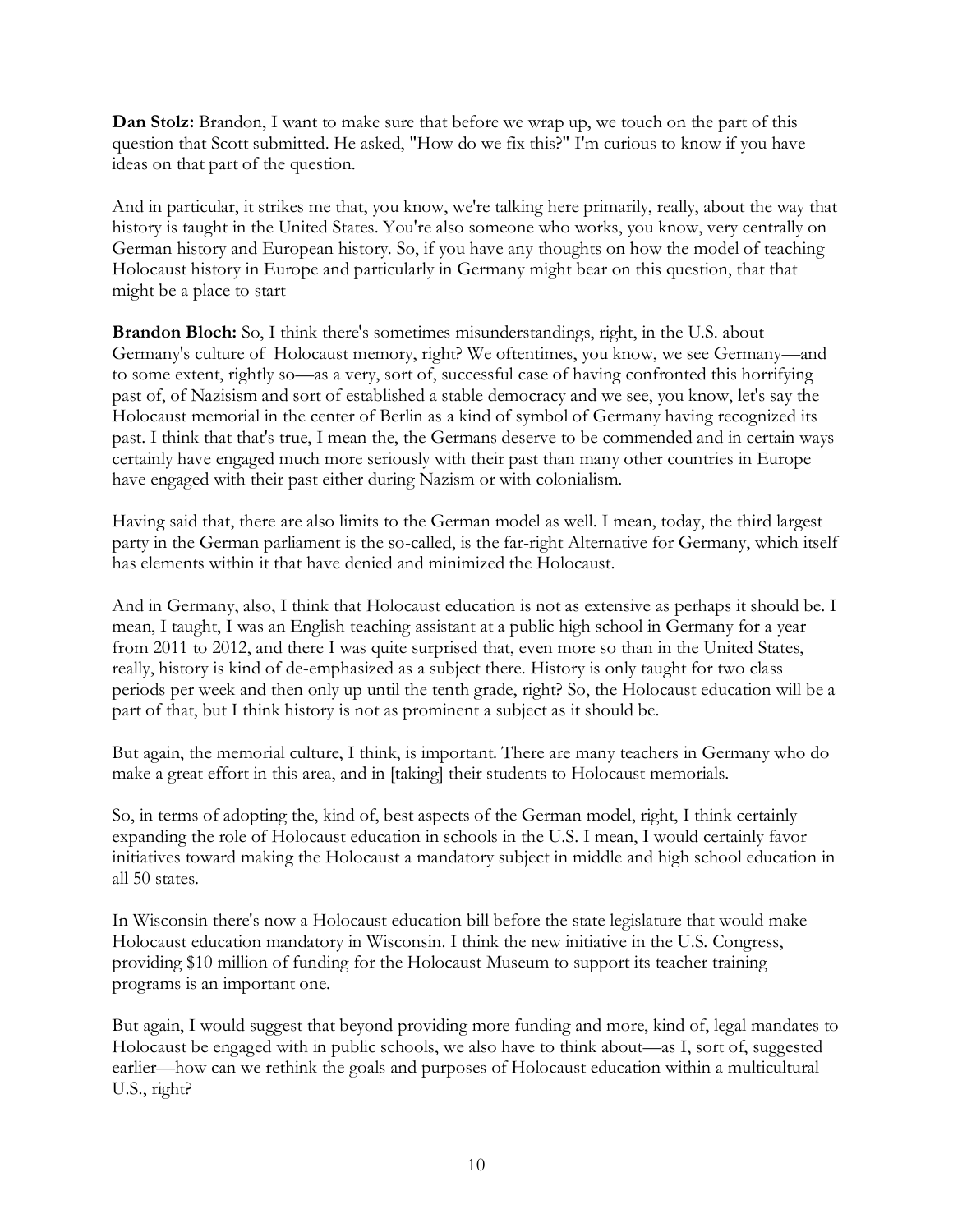The Holocaust, you know, in some sense can be an easier subject to deal with than difficult aspects of our own national past, because after all we can hopefully all agree that [*indistinct*], you know, Nazism should absolutely be condemned. We can see, you know, the U.S. again as, you know, as a victor in the Second World War, as a liberator of Europe from Nazism.

But to make Holocaust education relevant today and speak to today's generation of students, I think it needs to be more integrated with questions of contemporary white nationalism in the United States, with Neo-Nazism, with a critical discussion of what happened in the Capitol, with an intersectional approach that looks at how antisemitism in this country also intersects with and is amplified by racism and homophobia and xenophobia.

So, there has to be a, sort of, broader contextualization that will ultimately, sort of, link the Holocaust with some of these challenging topics in our own national past and in our own present. I think that's going to be harder to, kind of, gain any sort of consensus around and I think that the way the Holocaust will be taught is, you know, it's going to be different in different states and different local communities. But I do think that a broader rethinking of the mission of Holocaust education is in order so that, again, it becomes not just about knowing the number of people who were killed the Holocaust or being able to identify Auschwitz, but also being able to think about what are the legacies and ramifications that we're still living with and that are still ongoing today.

**Dan Stolz:** Brandon, do you think it would be fair to say that we're not going to do a better job of teaching the Holocaust to the next generation if we don't do a better job and invest more in doing historical education in general?

**Brandon Bloch:** Yes, I think that would be, I think that's absolutely right.

Students need some kind of framework and context for thinking about the Holocaust, right? Whether we're trying to put it within a longer history of racism or antisemitism or violence and genocide, students need to be taught frameworks within which to understand these historical phenomenon, and that can only come through deepening historical education and making it more prominent as an element of our schools.

**Dan Stolz:** Brandon, thanks so much for speaking with me today.

**Brandon Bloch:** Yeah, thanks so much, Dan, for taking the time to talk and thanks again to Scott for posing such an important question.

### [MUSIC FADES IN]

**Emily Tran:** Listeners, do you have an idea for an episode? send your question for a historian to [outreach@history.wisc.edu.](mailto:outreach@history.wisc.edu)

Today's episode of *Ask a Historian* was produced and edited by me, Emily Tran, with editorial consulting from Christina Matta. Special thanks to Liz Hauck, April Haynes, Reed Trueblood, and Andrew Wells.